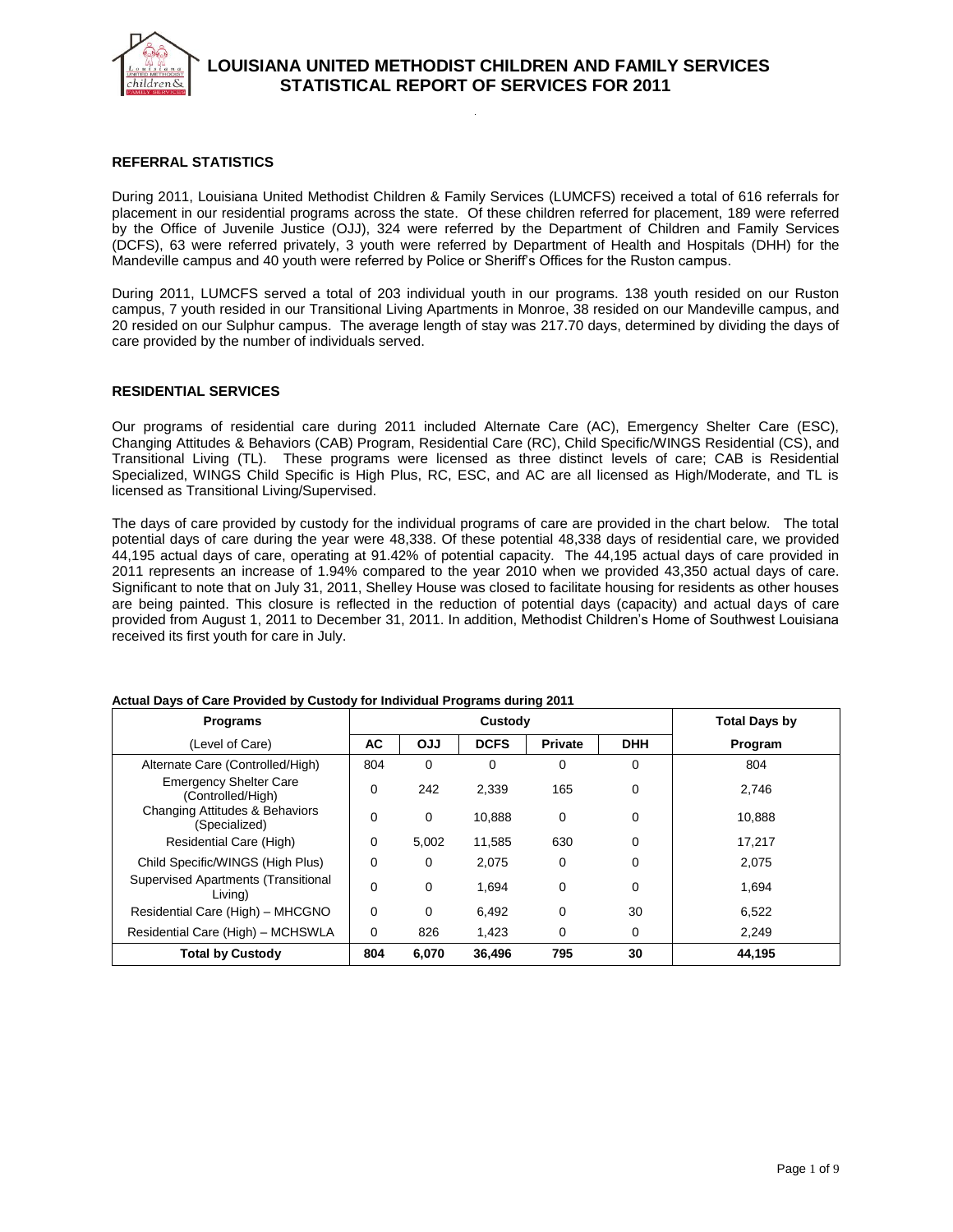## RESIDENTIAL STATISTICS RELATED TO DAYS OF CARE

hildren&

| <b>Actual Days</b> | <b>Residential/Transitional Program</b>      | <b>Potential Days</b> | <b>Actual Days</b> | Percentage  | Percentage       |
|--------------------|----------------------------------------------|-----------------------|--------------------|-------------|------------------|
| 2010               | (Level of Care)                              | (Capacity)            | 2011               | of Capacity | <b>Over 2010</b> |
| 544                | Alternate Care (High)                        | 1.095                 | 804                | 73.42%      | 47.79%           |
| 2,283              | Emergency Shelter Care (High)                | 3,285                 | 2,746              | 83.59%      | 20.28%           |
| 10.860             | Changing Attitudes & Behaviors (Specialized) | 10.950                | 10.888             | 99.43%      | 0.25%            |
| 20,165             | Residential Care (High)                      | 19,640                | 17,217             | 85.38%      | $-14.61%$        |
| 2,128              | Child Specific / WINGS (High Plus)           | 2.190                 | 2,075              | 94.74%      | $-2.49%$         |
| 1,363              | Supervised Apartments (Transitional Living)  | 2.190                 | 1.694              | 77.35%      | 24.28%           |
| 5,713              | Residential Care (High) MHCGNO               | 6.570                 | 6.492              | 98.81%      | 13.63%           |
| 294                | Residential Care (High/DHH) MHCGNO*          | $NA*$                 | 30                 | NA*         | $-89.79%$        |
| 0                  | Residential Care (High) MCHSWLA**            | 2,418                 | 2.249              | 93.01%      | NA%              |
| 43,350             | <b>Totals by Custody</b>                     | **48.338              | 44.195             | 91.42%**    | 1.94%            |

#### **Relationship of Actual Days of Care Provided to Potential Days and Actual Days in Previous Year**

\*Department of Health and Hospitals (DHH) is not a contractor of Residential Services. However, two beds are reserved for (DHH) on our MHCGNO campus on an as needed basis. This is done in an effort to assist Southeast Louisiana State Hospital with the facilitation of a less restrictive placement option for a selected few of their adolescent clients. Thus, the statistics as they pertain to that section are indicative of the program only being used on an as needed basis. \*\*All totals and percentages (total potential days and total percentage of capacity) do not include DHH aggregations.

| Days of Residential Care Provided by Contract/Bed Distribution |  |  |
|----------------------------------------------------------------|--|--|
|                                                                |  |  |

| <b>Residential Services Contracts</b>                         | Contractual<br>Days of Care | Actual | <b>Number</b><br>Days of Care Over Contract | Percentage<br>of Contracted<br>Capacity | Percentage<br><b>Over Contract</b> |
|---------------------------------------------------------------|-----------------------------|--------|---------------------------------------------|-----------------------------------------|------------------------------------|
| DCFS - Emergency Shelter Care                                 | 2.190                       | 2.339  | 149                                         | 106.80%                                 | 6.80%                              |
| AC - Emergency Shelter Care                                   | 1.095                       | 804    | $-291$                                      | 73.42%                                  | $-26.57%$                          |
| DCFS - Changing Attitudes & Behaviors                         | 10,950                      | 10,888 | $-62$                                       | 99.43%                                  | $-0.56%$                           |
| <b>DCFS - Child Specific</b>                                  | 2,190                       | 2.075  | $-115$                                      | 94.74%                                  | $-5.25%$                           |
| <b>DCFS - Residential Care</b>                                | 13,140                      | 11,585 | $-1,555$                                    | 88.16%                                  | $-11.83%$                          |
| OJJ - Residential Care                                        | 6.384                       | 5.244  | $-1,140$                                    | 82.14%                                  | $-17.85%$                          |
| PRI - Residential/Emergency Shelter Care                      | <b>NA</b>                   | 795    | <b>NA</b>                                   | NA.                                     | <b>NA</b>                          |
| DCFS - Supervised Apartments (Transitional<br>Living Program) | 2.190                       | 1,694  | -496                                        | 77.35%                                  | $-22.64%$                          |
| DHH - Residential Care MHCGNO                                 | <b>NA</b>                   | 30     | <b>NA</b>                                   | NA.                                     | NA.                                |
| DCFS - Residential Care MHCGNO                                | 6,570                       | 6.492  | -78                                         | 98.81%                                  | $-1.18%$                           |
| DCFS - Residential Care MCHSWLA                               | 2,052                       | 1.423  | $-629$                                      | 69.34%                                  | $-30.65%$                          |
| OJJ - Residential Care MCHSWLA                                | 1,026                       | 826    | $-200$                                      | 80.50%                                  | $-19.49%$                          |
| Total                                                         | 47,787                      | 44,195 | $-3,592$                                    | 92.48%                                  | $-7.51%$                           |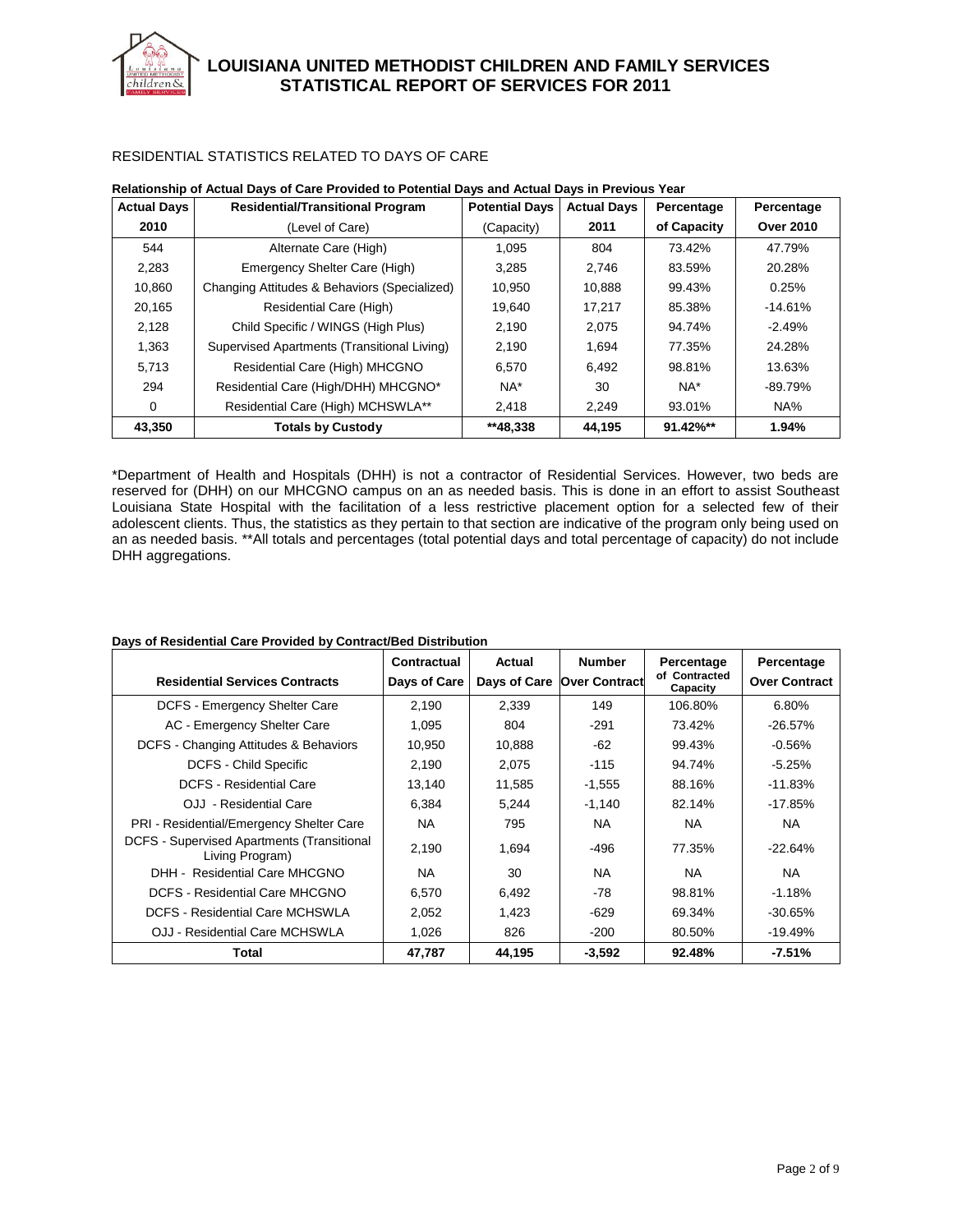

## RESIDENTIAL STATISTICS RELATED TO GENDER, RACE, AND CUSTODY

|               |       | <b>Black</b> |        |       | White |        |          | Other |        |       | <b>TOTAL</b> |        |
|---------------|-------|--------------|--------|-------|-------|--------|----------|-------|--------|-------|--------------|--------|
| Custody       | Total | Male         | Female | Total | Male  | Female | Total    | Male  | Female | Total | Male         | Female |
| AC            | 34    | 19           | 15     | 4     | 2     | 2      | 0        | 0     | 0      | 38    | 21           | 17     |
| <b>DJJ</b>    | 30    | 11           | 19     | 23    | 11    | 12     | 0        | 0     | 0      | 53    | 22           | 31     |
| <b>DCFS</b>   | 54    | 24           | 30     | 49    | 33    | 16     | 4        | 3     |        | 107   | 60           | 47     |
| PRI           | 0     | 0            | 0      | 4     | 3     |        | 0        | 0     | 0      | 4     | 3            |        |
| <b>DHH</b>    |       |              | 0      | 0     | 0     | 0      | $\Omega$ | 0     | 0      |       |              | 0      |
| <b>TOTALS</b> | 119   | 55           | 64     | 80    | 49    | 31     | 4        | 3     |        | 203   | 107          | 96     |

# **Individuals by Race, Gender, and Custody**

## **Custody by Race**

| Race         | AC.     | <b>LLO</b> | <b>DHH</b> | <b>DCFS</b> | PRI     |
|--------------|---------|------------|------------|-------------|---------|
| <b>Black</b> | 89.47%  | 56.60%     | 100.00%    | 50.47%      | $0\%$   |
| White        | 10.53%  | 43.40%     | $0\%$      | 45.80%      | 100.00% |
| Other        | 0%      | 0%         | 0%         | 3.73%       | $0\%$   |
| TOTALS       | 100.00% | 100.00%    | 100.00%    | 100.00%     | 100.00% |

#### **State by Race**

| Race          | State (DHH, DCFS,<br>OJJ) |
|---------------|---------------------------|
| Black         | 52.80%                    |
| White         | 44.72%                    |
| Other         | 2.48%                     |
| <b>TOTALS</b> | 100.00%                   |

#### **Racial Distribution**

| Race         | <b>Percentiles</b> |
|--------------|--------------------|
| Black        | 58.62%             |
| White        | 39.41%             |
| Other        | 1.97%              |
| <b>TOTAL</b> | 100.00%            |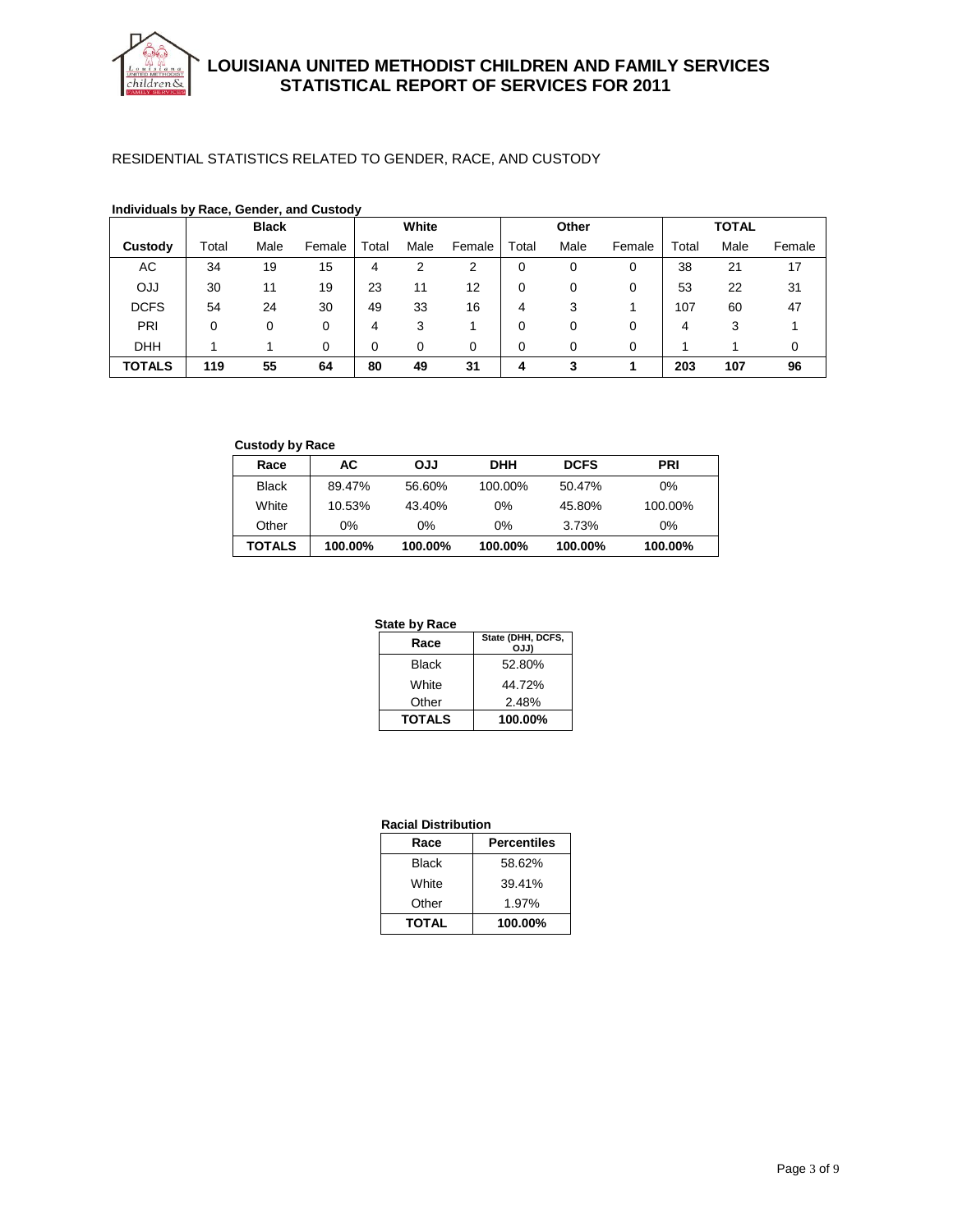

## **LOUISIANA UNITED METHODIST CHILDREN AND FAMILY SERVICES STATISTICAL REPORT OF SERVICES FOR 2011**

#### STATISTICS RELATED TO ADMISSIONS, DISCHARGES, AND LENGTH OF STAY STATISTICS

Statistics related to the admission and discharges of youth from the different levels of care are presented in the chart below. For purposes of utilization review, these statistics also provide information regarding length of stay by custody and level of care for the reported year. It is important to note that the statistics are a representation of the reported year of 2011. Length of stay was determined by dividing the number of days of care provided by the number of clients served only for the year of 2011.

|                     |                          | <b>Continued</b> | Admitted  | <b>Discharged</b> | <b>Continued</b> |                     | Days   | Average    |
|---------------------|--------------------------|------------------|-----------|-------------------|------------------|---------------------|--------|------------|
| <b>Residential</b>  |                          | from             | <b>In</b> | In                | To               |                     | Of     | <b>LOS</b> |
| Program             | Custody                  | 2010             | 2011      | 2011              | 2012             | <b>Participants</b> | Care   | (days)     |
| <b>CAB</b>          | <b>DCFS</b>              | 29               | 8         | $\overline{7}$    | 30               | 37                  | 10,888 | 294.27     |
| <b>CS</b>           | <b>DCFS</b>              | 5                | 5         | $\overline{4}$    | 6                | 10                  | 2.075  | 207.50     |
| AC                  | AC                       | $\overline{2}$   | 37        | 37                | $\overline{2}$   | 39                  | 804    | 20.61      |
| <b>SA/TL</b>        | <b>DCFS</b>              | 4                | 3         | $\overline{2}$    | 5                | $\overline{7}$      | 1,694  | 242.00     |
| <b>ESC</b>          | <b>DCFS</b>              | 6                | 23        | 23                | 6                | 29                  | 2.339  | 80.65      |
|                     | <b>LLO</b>               | $\mathbf 0$      | 11        | 11                | $\pmb{0}$        | 11                  | 242    | 22.00      |
|                     | <b>PRI</b>               | $\mathbf{1}$     | 1         | $\overline{2}$    | 0                | 2                   | 165    | 82.50      |
|                     | <b>TOTAL</b>             | $\overline{7}$   | 35        | 36                | 6                | 42                  | 2,746  | 65.38      |
| <b>RGC</b>          | <b>LLO</b>               | 15               | 27        | 27                | 15               | 42                  | 5.002  | 119.09     |
|                     | <b>DCFS</b>              | 34               | 22        | 25                | 31               | 56                  | 11,585 | 206.87     |
|                     | PRI                      | 3                | 1         | 4                 | 0                | $\overline{4}$      | 630    | 157.50     |
|                     | <b>DCFS</b><br>(MHCGNO)  | 16               | 22        | 19                | 19               | 38                  | 6,492  | 170.84     |
|                     | <b>DHH</b><br>(MHCGNO)   | 0                | 1         | 1                 | 0                | 1                   | 30     | 30.00      |
|                     | <b>LLO</b><br>(MCHSWLA)  | 0                | 6         | 0                 | 6                | 6                   | 826    | 137.66     |
|                     | <b>DCFS</b><br>(MCHSWLA) | $\Omega$         | 14        | 2                 | 12               | 14                  | 1,423  | 101.64     |
|                     | <b>TOTAL</b>             | 68               | 93        | 78                | 83               | 161                 | 25,988 | 161.41     |
| <b>GRAND TOTALS</b> |                          | 115              | 181       | 164               | 132              | 296                 | 44,195 | 149.30     |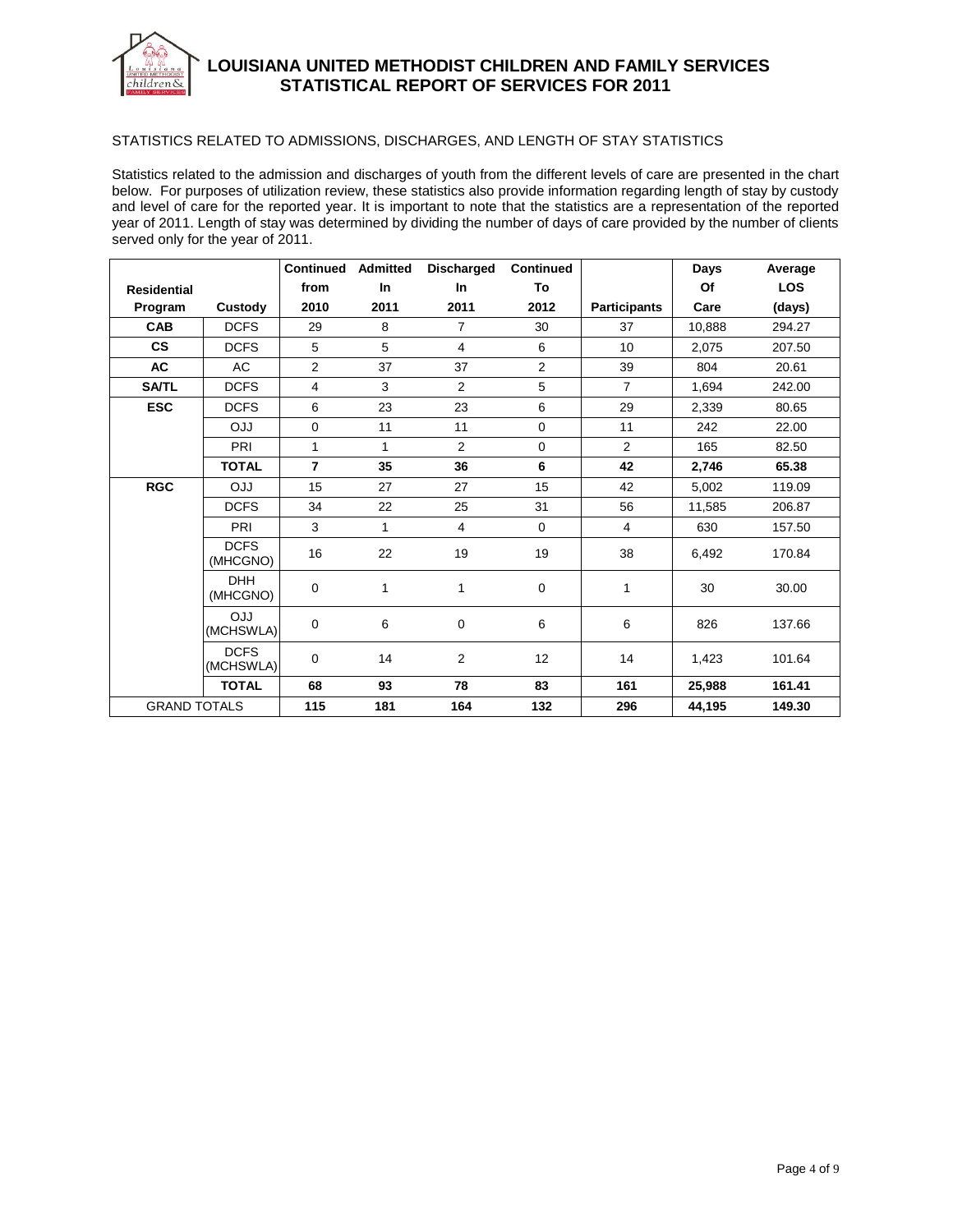

## **LOUISIANA UNITED METHODIST CHILDREN AND FAMILY SERVICES STATISTICAL REPORT OF SERVICES FOR 2011**

### **INDEPENDENT LIVING/TRANSITIONAL LIVING PROGRAM**

During 2011, the Life Skills Training Center presented 328 structured classes and seminars to 14-18 year olds. This is a decrease of 12% from the 371 structured classes and seminars taught in 2010. A total of 451 individual youth received services from the Independent Living Program. This is a decrease of 14% from the 522 individual youth who received services from the Independent Living Program in 2010. These decreases are partially due to the closure of a couple of programs in the region which contributed to the reduction in the number of youth served and the number of groups held. Children in the care of our agency, in the care of other child care agencies and in foster care have attended classes in subjects such as apartment hunting, check writing, banking, nutrition and many other subjects related to living independently. Our staff provides services to a catchment area which covers all of northeast Louisiana; from Lincoln Parish to the Mississippi River.

Each participant in the Independent Living Program receives a pre-test and post-test for independent living skills assessment. During 2011 the average score on pre-tests was 57% with the average on post-tests being 88% for a pre-test/post-test average percent of change of 35%.

#### **FAMILY COUNSELING CENTER**

During 2011, Family Counseling Center served a total of 4,671 individuals. This is an increase of 43% from the 3,258 individuals served during 2010. This number includes outpatient counseling, Crime Victim's Assistance program services, residential counseling services, community outreach education and prevention services, and professional evaluation and referral services.

| <b>Programs</b>                                             | <b>Families</b> | <b>Individuals</b> |  |  |
|-------------------------------------------------------------|-----------------|--------------------|--|--|
| <b>Outpatient Counseling Services</b>                       | 280             | 391                |  |  |
| <b>Outpatient CVA Counseling Services</b>                   | 43              | 86                 |  |  |
| <b>Outpatient Therapeutic Groups</b>                        | 9               | 14                 |  |  |
| <b>Residential Family Counseling Services</b>               | 93              | 254                |  |  |
| <b>Residential Groups</b>                                   | 13              | 13                 |  |  |
| <b>Community Education Trainings/Prevention</b><br>Services | 502             | 502                |  |  |
| 2% of Circulation of Publications                           | 3.211           | 3.211              |  |  |
| Telephone Information/Referrals                             | 200             | 200                |  |  |
| <b>TOTAL SERVED</b>                                         | 4.351           | 4.671              |  |  |

#### **Statistics of Services and Programs Offered During 2011**

### **Subcategory Types of Services & Groups Offered by the Family Counseling Center during 2011**

| <b>Services</b>                                    | <b>Groups</b>                                                                                                   |
|----------------------------------------------------|-----------------------------------------------------------------------------------------------------------------|
| Individual Therapy                                 | Anger Management (Court-Ordered)                                                                                |
| <b>Marital Therapy</b>                             | <b>ADHD Community Training</b>                                                                                  |
| Trauma Counseling                                  | CVA Adult Survivor Group for LMCH Residential Youth                                                             |
| Crime Victim's Program                             | <b>CVA Adult Survivor Group for Outpatients</b>                                                                 |
| <b>Play Therapy</b>                                | Filial Parenting for Parents of Traumatized Children (Family<br>Counseling Center and Trinity Methodist Church) |
| <b>Group Counseling</b>                            | CHADD Parent to Parent for Parents of Children with ADHD                                                        |
| Collaborative Divorce                              | Grandparents Raising Grandchildren                                                                              |
| Community and Professional Trainings               | <b>Trans-parenting for Divorced Parents</b>                                                                     |
| Collaboration with Community Agencies and Churches | Collaborations with LATECH and ULM                                                                              |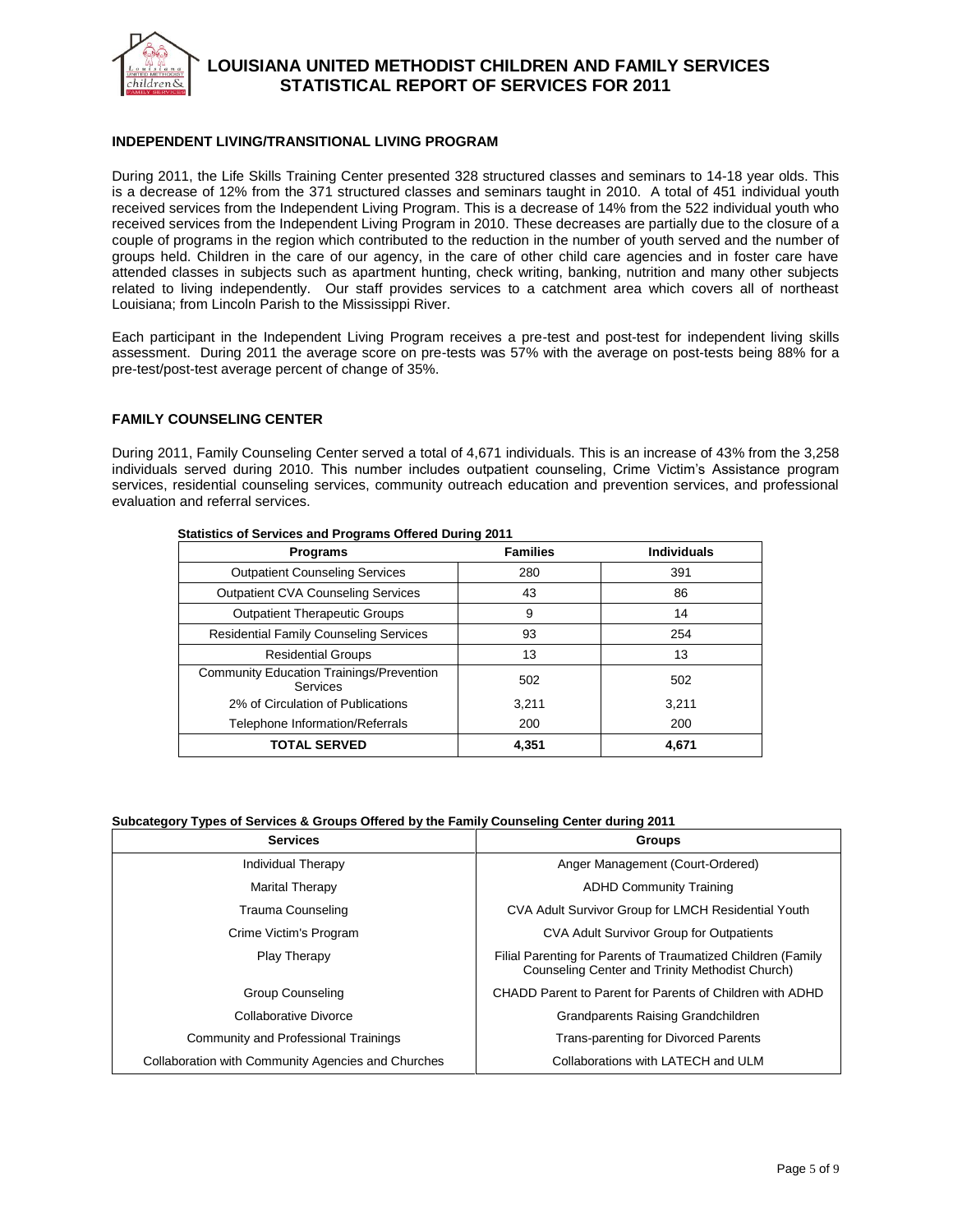

Family Counseling Center served individuals and families in 14 parishes and counties in Louisiana, Arkansas, and Mississippi. Approximately 2,100 outpatient counseling sessions were conducted in 2011. There was a 5% increase from 2010 in the number of families that received counseling services. Outpatient services included individual and family counseling, therapeutic groups, educational groups, community crisis intervention, community referrals, and professional training.

In 2011 Family Counseling Center utilized counseling interns from Louisiana Tech University and University of Louisiana at Monroe and provided counselor interns with 201 counseling hours and site supervision. Louisiana Tech University offered an Advance Play Therapy course during the fall of 2011 with Dr. Judy Crow as the instructor. In addition, Louisiana Tech University also utilized the Family Counseling Center as the location for the course, taking full advantage of the training environment and play therapy room of the Family Counseling Center.

Family Counseling Center partnered with Trinity United Methodist Church and Calvary Baptist Church and provided specialized parenting education trainings. Dr. James Bagley presented at Louisiana Marriage and Family Therapy conference. Mrs. Sandy Adams presented information on 1, 2, 3 Magic and ADHD at Louisiana Tech University, First Baptist Church (Calhoun), Calvary Baptist Church, and the NAMI organization. Mrs. Sharon Kilcoyne and Ms. Erin Rockett presented at The Arbor and Second Beginnings on the topic of Caregiver Stress. Dr. Judy Crow presented twice at Louisiana Tech University and facilitated a Filial Parenting class. Dr. Judy Crow and Mrs. Sandy Allen wrote an article on ADHD that was featured in *Ruston Daily Leader*, *Monroe News Star*, and *LUMCFS Pathways*.

Family Counseling Center continues to strive to meet the needs of families in North Louisiana and to strengthen our specialties in children's services including play therapy, specialized parenting programs, trauma recovery which included use of Eye Movement Desensitization Reprocessing (EMDR), (TF-CBT) Trauma Focused Cognitive Behavioral Therapy and marriage issues including divorce recovery services for families and children.

## **HOWARD SCHOOL**

Howard School provided educational services to 182 youth during the 2011 calendar year. Of these students 173 were residents of LMCH and 9 were off-campus referrals from the Lincoln Parish School Board. Female students made up 95 of that number and male students made up 86. The average daily population of the Howard School and the John Allen Vocational Center was 101 students. Twelve high school students took state assessments. End of course testing at the high school level was successful with 50% of the students who took tests passing to earn course credit. GEE testing was less successful with one student passing one section of the test. Junior high performance on state assessments was poor with one student passing each section of the LEAP and iLEAP.

Howard School was rated an Academically Unacceptable School (AUS-3) school for 3 consecutive years of poor performance on state assessments. This rating does not accurately reflect teaching quality at the school. School performance is severely impacted by the high level of student transience. Approximately 60% of the students who began the school year at Howard School were not attending at the time of testing. This high turnover rate negatively impacts achievement; particularly when many of the students who enroll at Howard School throughout the year have been enrolled at 3 or more schools during the same school year. At the time of testing in April 2011 only 37 of the 101 students at the beginning of the year were still attending.

The John Allen Vocational Center served 47 students. Off-campus students comprised 5 of that number. Eight students in the GED program earned a GED. Sixteen students tested; resulting in a 50% passage rate. The national average for GED attainment is 65% of all test takers pass the test. Five students at the John Allen Vocational center earned NCCER accreditation which certifies they had acquired basic construction skills valued by contractors. Two students earned a State of Louisiana Barber's License. Two students earned welding helper certifications.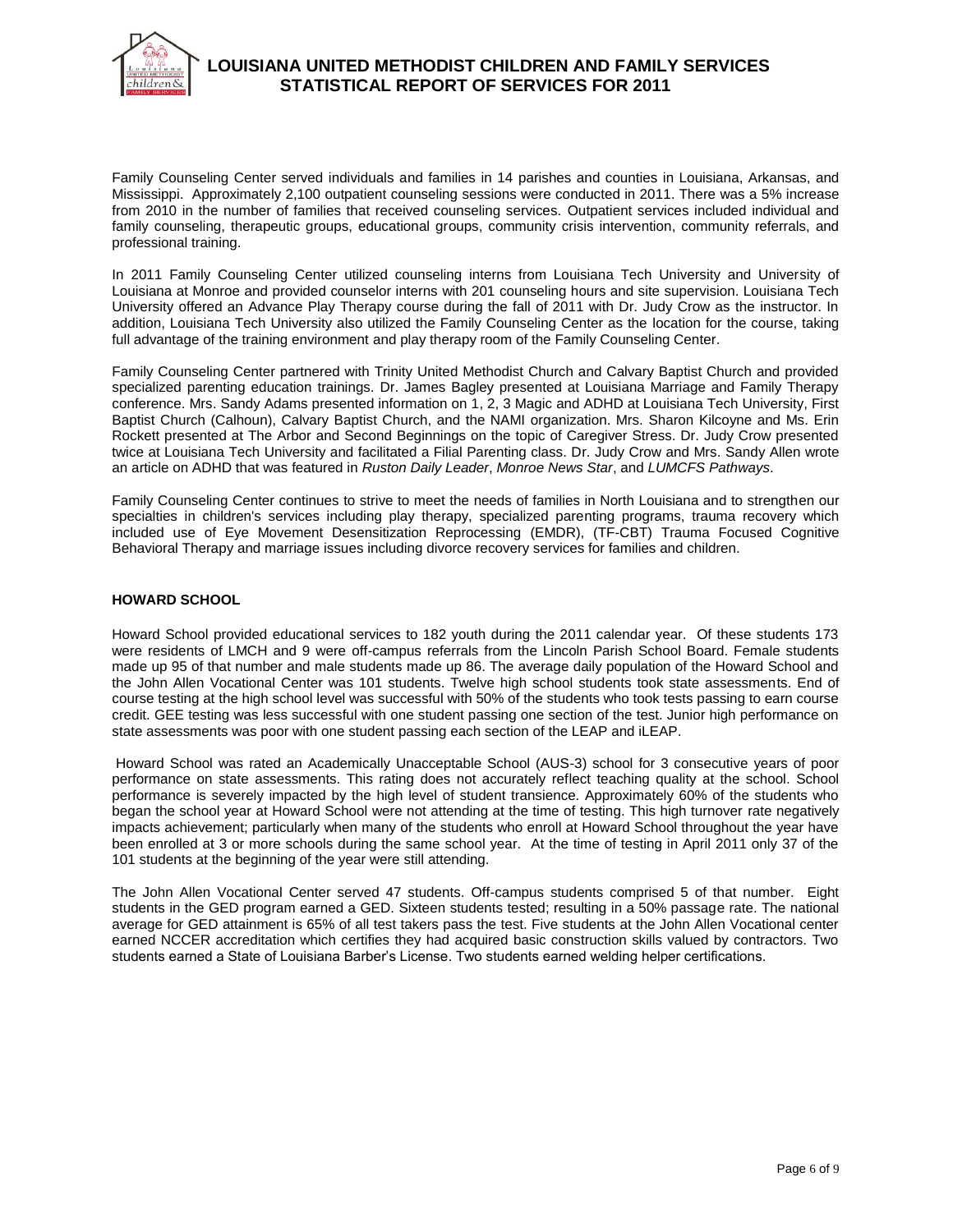

### **FAMILY PLUS PROGRAM**

During the calendar year of 2011, the programs of the Family Plus department provided assistance to a total of 1,209 individuals and 467 families. Services we offered included such things as: intensive in-home counseling, out-patient counseling, assessments, referrals, aftercare, seminars and workshops.

Our regional Family Plus offices provided services to 395 families and 957 individuals. Baton Rouge Family Plus served 91 families and 228 individuals. Monroe Family Plus served 69 families and 108 individuals. In Pineville, Family Plus served 56 families and 178 individuals. Ruston Family Plus served 93 families and 241 individuals. In Shreveport, Family Plus served 72 families and 152 individuals.

The Multi Systemic Therapy (MST) in-home program in Shreveport and Monroe areas served a total of 72 families, representing 252 individuals. This marks our fifth complete year of providing this service. During 2011, 95% of our MST cases completed treatment, 90% of all MST cases, the youth was living at home and had no new arrests, and in 95% of all cases the youth is demonstrating success in Educational/Vocational Setting. Multi-Systemic Therapy is now partially funded by Medicaid in Louisiana.

During 2011, Family Plus continued to offer Active Parenting classes and/or the Strengthening Families Program in all locations. Family Plus will continue to seek innovative programming, which can help families thrive. The demand for services remains great, and Family Plus continues to strive to meet the needs of families in Louisiana.

## **OUTDOOR WILDERNESS LEARNING CENTER (O.W.L)**

The OWL was visited by over 11,000 individuals in 2011. We provided a variety of activities for our youth in care, as well as served the community with our campus and programs.

The Thomas Henning Family Lodge continues to be utilized by family members of LMCH residents and staff from satellite offices. Our youth enjoy being able to stay with their families and take part in family therapy. Several families took advantage of the opportunity to participate in equine assisted psychotherapy while staying at the lodge. Several guests have noted they particularly enjoyed the peaceful setting and the chance to "get away from it all."

The Henning Conference Center was visited by over 4,500 people last year. It was used for numerous LUMCFS functions, including Thanksgiving dinner and staff Christmas luncheon, summer program speakers, 4-H activities, and various trainings. It was also utilized by the community for events such as weddings, family reunions, workshops, and retreats.

With almost 2000 participants in 2011, the ropes course continues to be popular with groups of all ages and backgrounds. This year's outside groups included churches, athletic teams, school groups and business corporations. Many of these groups come back every year and incorporate the ropes course into their events as an important teambuilding tool. The staff and youth from LMCH also took part in teambuilding events throughout the year.

Volunteers continue to be a major part of the OWL's success. The OWL had groups from all over Louisiana and from as far away as Minnesota. As always, they came with a wide range of talents, as well as the most important asset for an OWL volunteer: the willingness to work! OWL volunteers cleared trails, worked in the greenhouse, painted and cleaned buildings, and worked on construction projects. We also have a wonderful core group of volunteers who come on a regular basis to make salsa and jelly.

The OWL Center 4-H club had another active year. The OWL had approximately 45 members who participated in various activities throughout the year. Most of the club members participated in weekly and monthly events. Some of the monthly activities included club meetings, and 4-H fun Fridays. Different youth each month would lead the OWL Club in group meetings with the parish leaders. As a club we would read the 4-H Pledge, Pledge of Allegiance, go over old business and discuss new things that were happening as a club. The parish 4-H Leader would then take the club through activities and games related to the theme. In 2011, the youth learned about internet safety. The 4-H Fun Fridays were held once a month and were a good way for the kids to socialize and have fun. Activities included Wii Dance offs, group kickball/softball games, and checkers/jenga tournaments. Different houses and programs on campus also came out for various weekly meetings. These smaller groups were able to focus more on a specific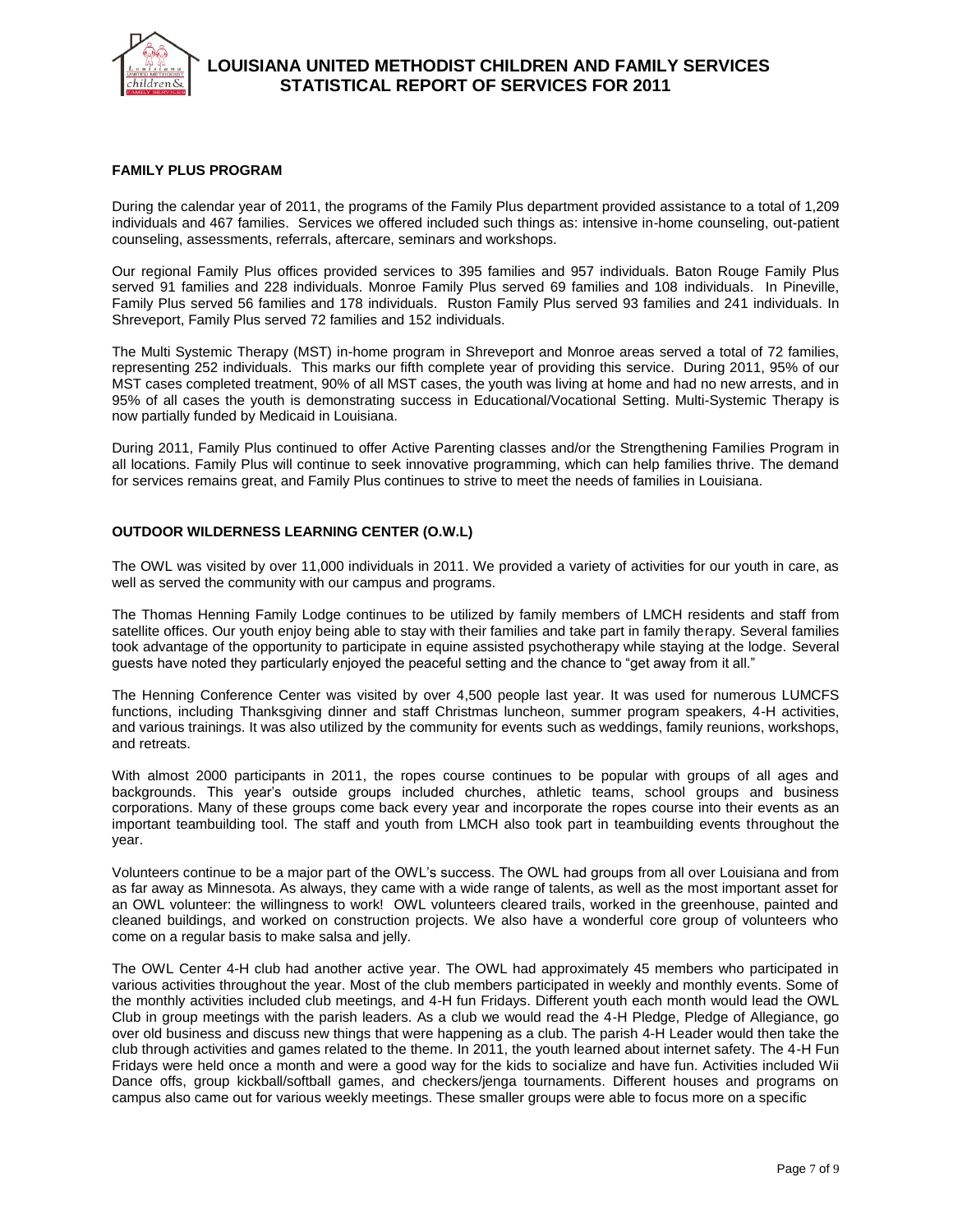

# **LOUISIANA UNITED METHODIST CHILDREN AND FAMILY SERVICES STATISTICAL REPORT OF SERVICES FOR 2011**

topic related to their particular interest. Some of these interest included health, cooking, horticulture, photography, fishing and crafts. Many of the club members also participate in special OWL Club activities throughout the year. Some of these annual events included the Pumpkin decorating contest, Girls Conference, Christmas Cookie Decorating Contest, Winter Championships, and Awards Banquet. There are also many parish wide club activities that some of our youth are eligible to attend. Some these events include; talent show, pet show, and fishing club events.

The equine program numbers increased from 1103 to 2326 participants in the 2011 year. The horsemanship program continues to be the most popular program at the OWL. Throughout the year, LUMCFS youth from every house and program participated in these classes. Groups were taught on a weekly basis, with a different house/unit coming almost every day of the week throughout the school year. Youth were taught to safely handle, care for, and ride horses. This year, each week had a theme, such as responsibility, setting goals, following directions, motivation, and respect. During each session, youth completed an activity that was pertinent to the week's theme. These classes are a wonderful opportunity for our youth to practice communication, compassion, and much more with "their horse."

Equine assisted therapy has been a part of teambuilding events for youth and staff. Community groups, including the Lincoln Leadership class and Louisiana Tech University softball team begun to utilize the team building component of the equine program. OWL staff once again brought horses to MedCamps of LA during the summer camp months as LMCH youth volunteered to lead the horses and serve as side walkers.

Equine Assisted Psychotherapy is a vital part of our equine program. Therapists and OWL staff worked together to provide equine assisted therapy sessions for youth. In EAP, participants learn about themselves and others by participating in activities with the horses, and then processing feelings, behaviors, and patterns. Non-verbal communication, assertiveness, problem-solving, responsibility, relationships, and confidence are several examples of the tools developed by EAP. Therapy groups last 8-10 weeks, and last year's topics included anger management, self-esteem, and peer interaction. The OWL equine program also provides opportunities for youth to participate in family therapy and individual therapy. Several houses also utilized EAP in staff/youth teambuilding events.

The OWL Program also held the 'Truancy Program' in 2011 in an effort to reduce truancy and improve the school performance of at-risk youth. The OWL Equine Program partnered with University of Louisiana at Monroe, Gerontology Department and the Lincoln Parish Truancy Assessment Office in a unique mentoring program. Volunteers from the Retired and Senior Volunteer Program were paired with selected at risk youth from the community and participated in a monthly program at the OWL. The program utilized equine-facilitated learning, horsemanship, and equine assisted therapy activities. The focus was on building self-esteem and confidence, setting goals, planning, and problem solving. Approximately 30 people participated in the program.

Summer program was a huge success, with youth participating in the high and low ropes course, maze activities, canoeing, swimming, mountain biking, horseback riding, and much more! There were also special speakers from the Monroe zoo, Wildlife and Fisheries department, and the SPARTA Aquifer. The Mandeville home also visited the OWL for a first ever special camp session, staying at the bunkhouse for a fun filled long weekend.

Methodist Home for Children of Greater New Orleans (MHCGNO) made its second visit to the OWL for a special camp session. During their stay, they lodged at the bunkhouse for a fun filled long weekend. Methodist Children's Home of Southwest Louisiana (MCHSWLA) had their first trip to the OWL Center during Christmas vacation. Youth and staff enjoyed 3 days packed with horsemanship, horseback riding, mountain biking, ropes course, field games, fishing, campfires with smores, and many fun activities.